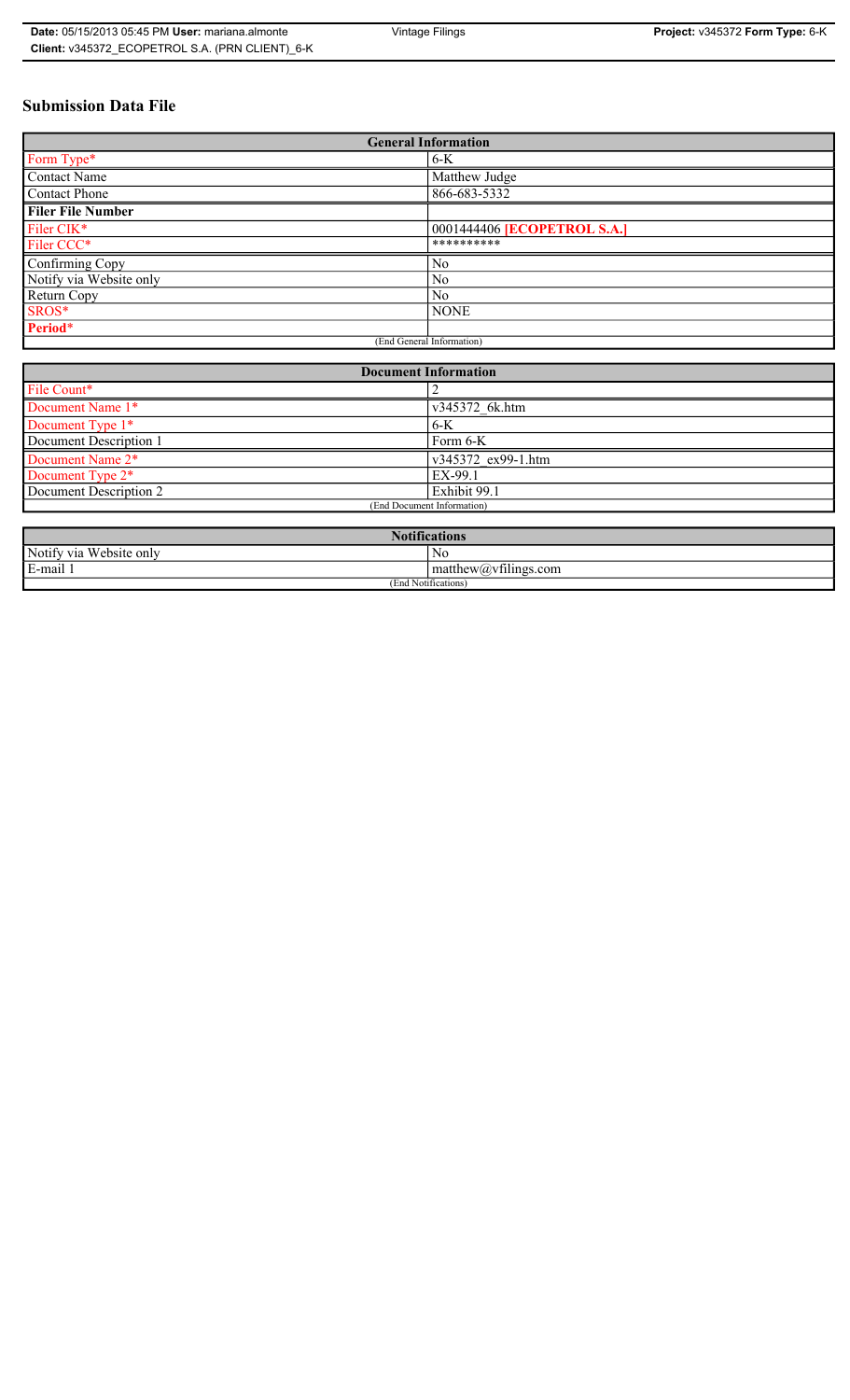## **SECURITIES AND EXCHANGE COMMISSION Washington, D.C. 20549**

**FORM 6-K**

#### **REPORT OF FOREIGN PRIVATE ISSUER PURSUANT TO RULE 13a-16 OR 15d-16 OF THE SECURITIES EXCHANGE ACT OF 1934**

May, 2013

Commission File Number: 333-153452

**ECOPETROL S.A.** *(Exact name of registrant as specified in its Charter)*

Carrera 7 No. 37 – 69 BOGOTA – COLOMBIA *(Address of registrant's principal executive offices)*

Indicate by check mark whether the registrant files or will file annual reports under cover Form 20-F or Form 40-F.

Form 20-F  $\boxtimes$  Form 40-F  $\Box$ 

Indicate by check mark if the registrant is submitting the Form 6-K in paper as permitted by Regulation S-T Rule 101(b)(1):

 $Yes$   $\Box$  No  $X$ 

Indicate by check mark if the registrant is submitting the Form 6-K in paper as permitted by Regulation S-T Rule 101(b)(7):

 $Yes$   $\Box$  No  $X$ 

Indicate by check mark whether by furnishing the information contained in this Form, the registrant is also thereby furnishing the information to the Commission pursuant to Rule 12g3-2(b) under the Securities Exchange Act of 1934.

 $Yes$   $\square$  No  $X$ 

If "Yes" is marked, indicate below the file number assigned to the registrant in connection with Rule 12g3-2(b): 82- N/A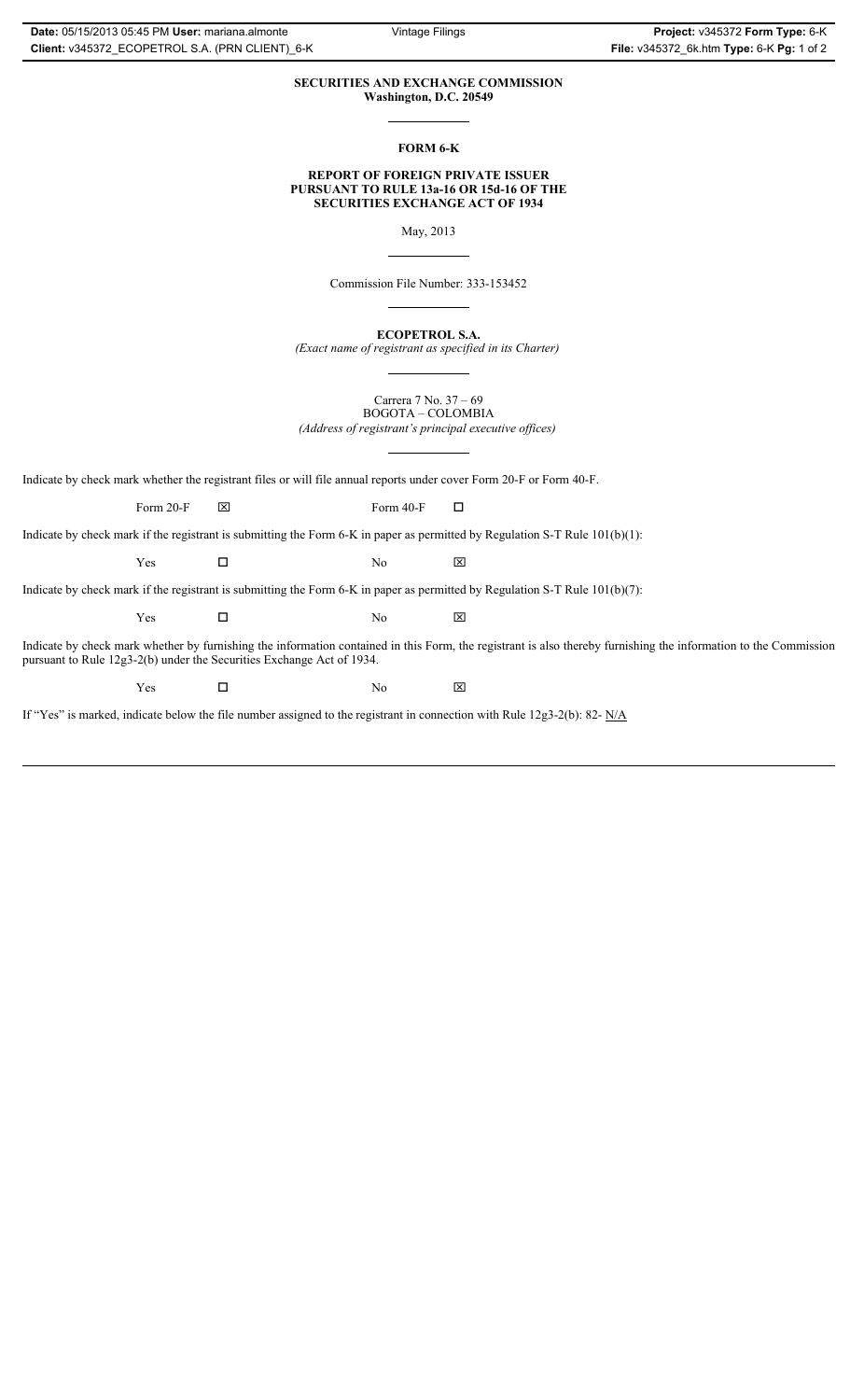| Date: 05/15/2013 05:45 PM User: mariana almonte |  |  |
|-------------------------------------------------|--|--|
| Client: v345372 ECOPETROL S.A. (PRN CLIENT) 6-K |  |  |

SIGNATURE

Pursuant to the requirements of the Securities Exchange Act of 1934, the Registrant has duly caused this report to be signed on its behalf by the undersigned, thereto duly authorized.

Date: May 15, 2013

Ecopetrol S.A.

By: /s/ Adriana M. Echeverri Name: Adriana M. Echeverri Title: Chief Financial Officer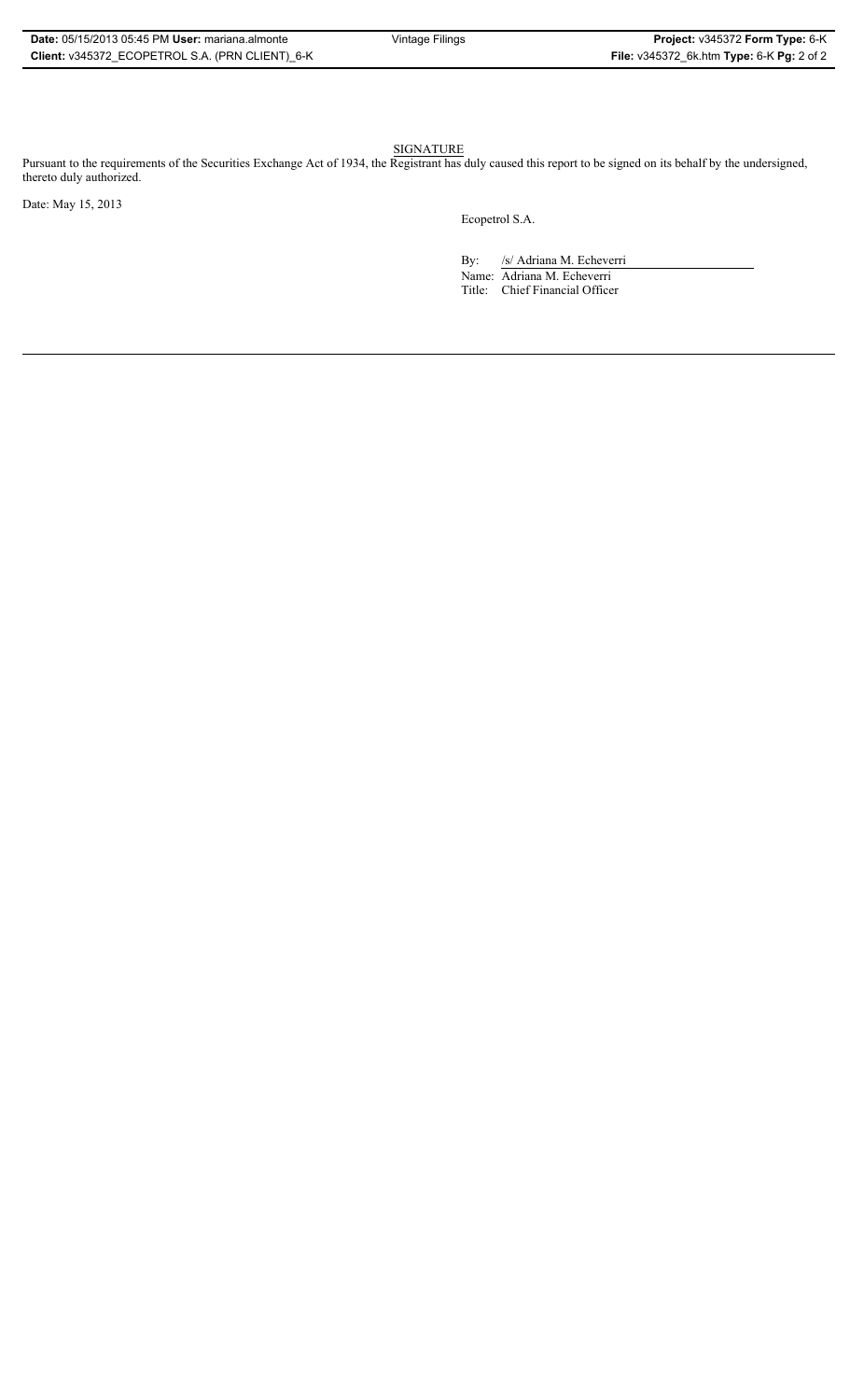#### **Ecopetrol Submitted the Highest Bids for Three Blocks in the Brazil Bidding Round**

Ecopetrol S.A. (NYSE: EC; BVC: ECOPETROL; TSX: ECP) announces that it submitted the highest bids for three exploratory blocks in the 11<sup>th</sup> Bidding Round carried out yesterday by the Agência Nacional do Petróleo, Gás Natural e Biocombustíveis (National Agency of Petroleum, Natural Gas and Biofuels, or ANP) of Brazil in Rio de Janeiro.

Ecopetrol has a 100% interest in the highest bids for the POT-M-567 and FZA-M-320 blocks and a 50% interest in the highest bid for the CE-M-715 block, which it submitted with Chevron Brasil Ventures APS.

The three blocks comprise an area of approximately 1,862 sq kilometers in the Potiguar, Foz de Amazonas and Ceará offshore basins.

In addition to the interest it is expected to have in these blocks, Ecopetrol Oleo e Gas do Brasil has an interest in the following blocks: (i) BMC29, where, jointly with Anadarko, it is carrying on the appraisal phase of the Itaúna discovery; (ii) BM-C-44, where it is exploring jointly with Petrobras and Petrogalp; and iii) PAMA 10, 11 and 12 where it is exploring jointly with Petrobras and Vale.

The execution of the concession contracts is expected to take place in three months, after the ANP approves the offers, pursuant to Brazilian law.

The results of the 11th Brazilian Bidding Round strengthen Ecopetrol's exploration portfolio. In addition, exploration in these areas is in line with the strategic goals of the company in Brazil, where it works in association with companies of recognized expertise.

### **Bogota, May 15, 2013**

------------------------------------------

*Ecopetrol is Colombia's largest integrated oil & gas company, where it accounts for 60% of total production. It is one of the top 40 oil companies in the world and the fourth largest oil company in Latin America. The Company is also involved in exploration and production activities in Brazil, Peru and the United States Gulf Coast, and owns the main refineries in Colombia, most of the network of oil and multiple purpose pipelines in the country, petrochemical plants, and is entering into the biofuels business.*